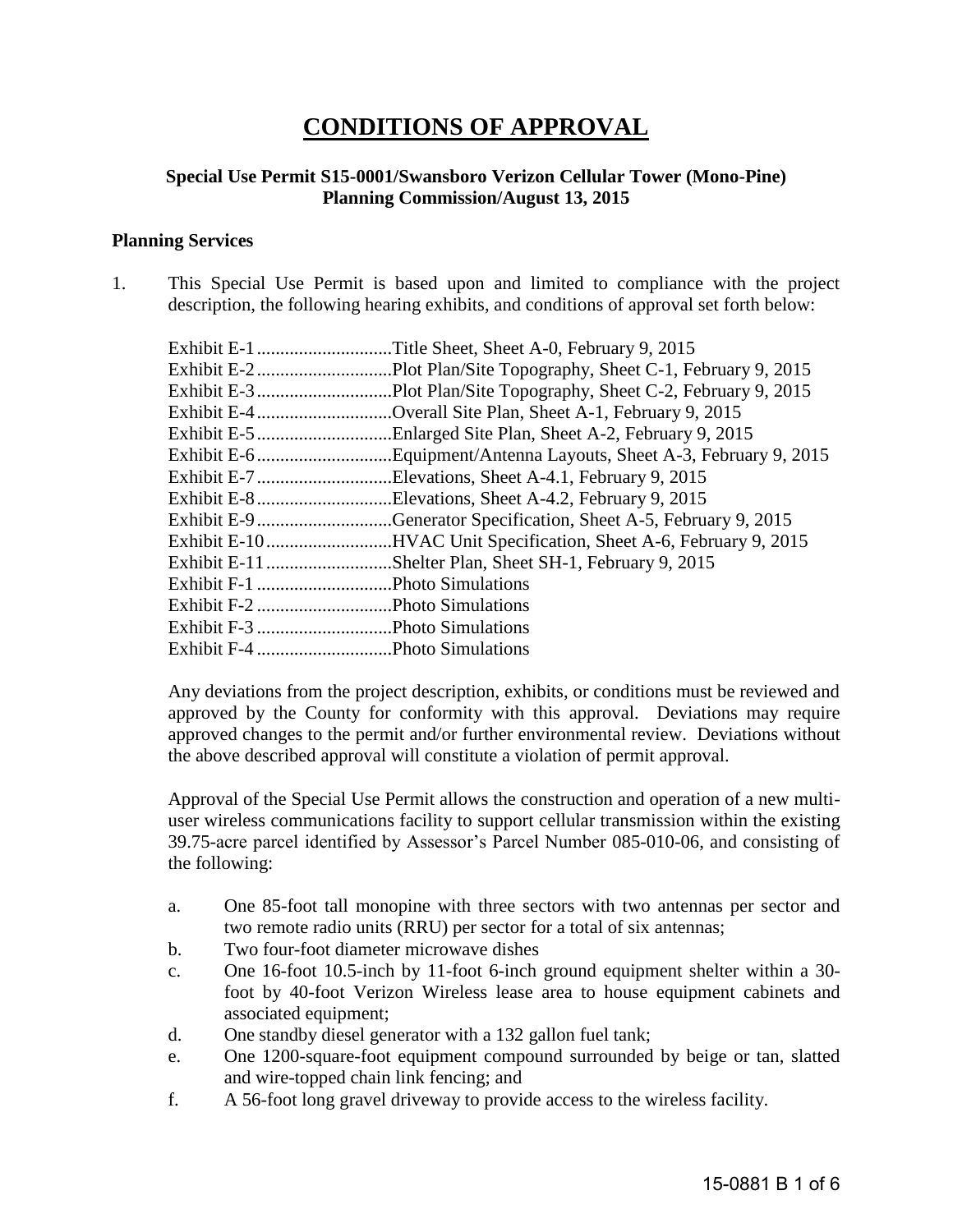The grading, development, use, and maintenance of the property, the size, shape, arrangement, and location of structures, parking areas and landscape areas, and the protection and preservation of resources shall conform to the project description above and the hearing exhibits and conditions of approval below. The property and any portions thereof shall be sold, leased or financed in compliance with this project description and the approved hearing exhibits and conditions of approval hereto. All plans must be submitted for review and approval and shall be implemented as approved by the County.

# **Development Services Division (Planning)**

- 2. The following conditions of approval from COC04-0048 shall be completed prior to issuance of any development permits for the parcel:
	- a. An irrevocable offer of dedication, 25 feet from the centerline of One Eye Creek Road, for road and public utility purposes, including all slope easements, shall be offered to the County across the frontage of the subject parcel. The offer of dedication shall be made on a form approved by the Department of Transportation.
	- b. A STOP sign per Standard Plan 105A shall be placed at the intersection of One Eye Creek Road and Mosquito Road.
	- c. A "Not a County Maintained Road" sign, 24"x30", black on white, shall be placed on One Eye Creek Road at the intersection with Mosquito Road.
	- d. A street sign in conformance with Standard Plan 105 (B-1) shall be installed at the intersection of One Eye Creek Road and Mosquito Road.
	- e. The property owner shall have the parcel evaluated by a septic system design consultant and the findings submitted to the El Dorado County Environmental Management Department to determine if the parcel can support an on site septic disposal system prior to application for a building permit.
	- f. The applicant shall improve that portion of One Eye Creek Road fronting the subject property to Standard Plan 101-C providing for a minimum unrestricted roadway width of eighteen (18') with two-foot (2') shoulders. The roadway improvements and surfacing shall be subject to the review and approval of the Department of Transportation and the Mosquito Fire Protection District. Letters evidencing satisfaction with this condition shall be provided to the Planning Department.
- 3. Pursuant to County Code Section 130.22.250, implementation of the project must occur within 24 months of approval of this Special Use Permit, otherwise the permit becomes null and void. It is the responsibility of the applicant to monitor the time limit and make diligent progress toward implementation of the project and compliance with conditions of approval.
- 4. The applicant shall assume full responsibility for resolving television reception interference or other electrical interference caused by the operation of this facility. The applicant shall take corrective action within 30 days of the receipt of any written complaint.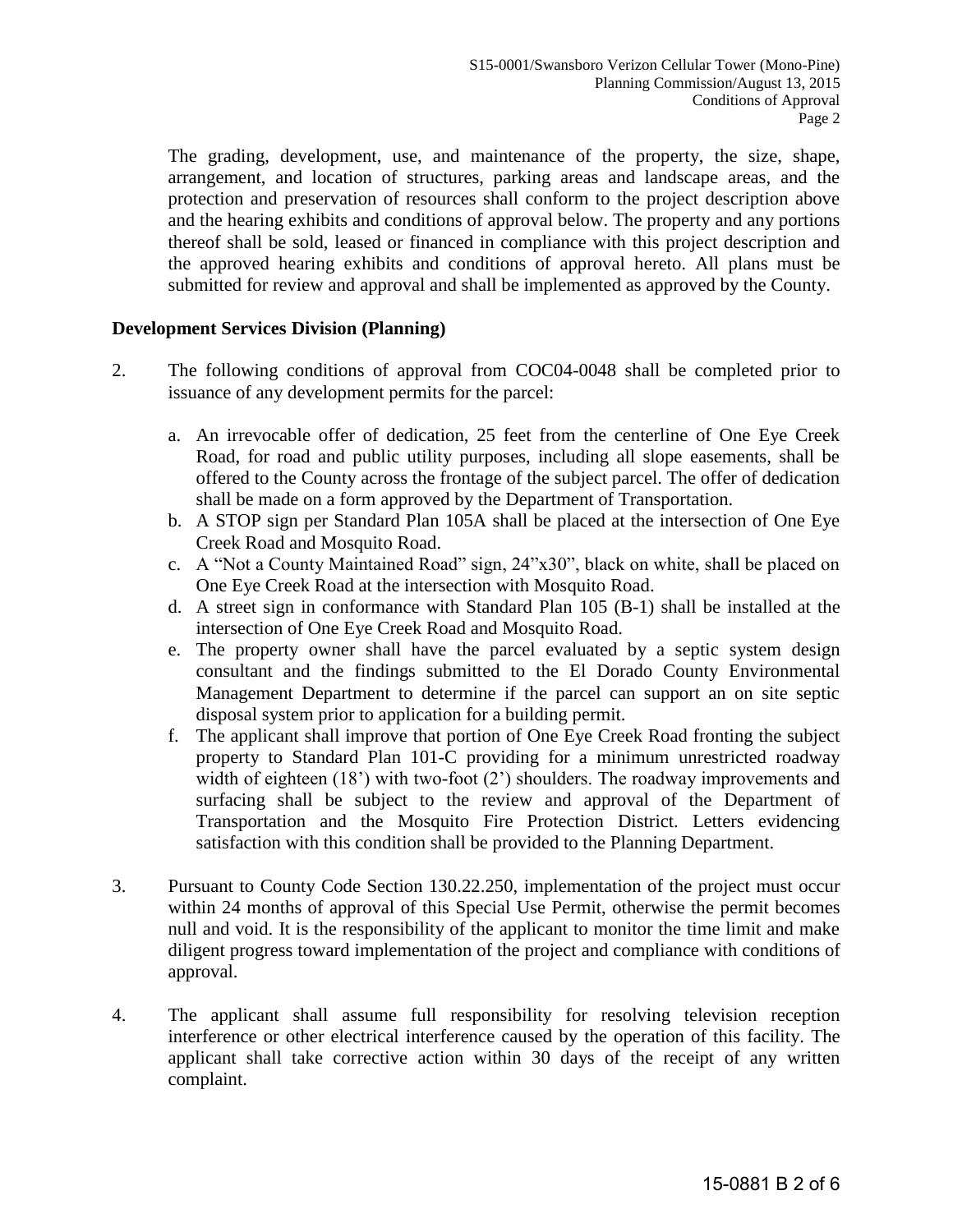- 5. All equipment shelters, cabinets or other auxiliary structures shall be painted in a matching color to comply with the screening requirements of Section 130.14.210.F of the County Code. The pole shall have simulated bark, and the RF antennas shall be painted with non-reflective paint and maintained to match the color of the branch needles. All antennas shall be covered with antenna socks that shall match the color and texture of the branch leaves. The branches shall be installed with random lengths that create an asymmetrical appearance conforming to the shape of a natural Pine tree. No antenna shall project out past the branch tips. Planning Services shall verify the painting of all structures prior to final inspection and approval of the facility.
- 6. All improvements associated with the communication facility, including equipment shelters, antennae, and fencing shall be properly maintained at all times. Colors of the panels, equipment enclosure, and other improvements visible to the public shall be maintained to ensure the appearance remains consistent.
- 7. Any routine maintenance that requires running the generator or automatic recycling of the generator shall be performed between the hours of 9:00 a.m. to 3:00 p.m. Monday through Friday.
- 8. Prior to commencement of any use authorized by this permit, the applicant shall provide a written description, together with appropriate documentation, showing conformance of the project with each condition imposed as part of the project approval. The applicant shall make the actual and full payment of Planning and Building Division processing fees for the Special Use Permit and Building Permits prior to issuance of a Building Permit. The applicant shall also schedule an inspection by the Planning Division prior to Building Permit final for any Building Permit for verification of compliance with applicable Conditions of Approval.
- 9. All obsolete or unused communication facilities shall be removed within six months after the use of that facility has ceased or the facility has been abandoned. The applicant shall notify Planning Services at the time of abandonment and all disturbance related to the communication facility shall be restored to pre-project condition.
- 10. Due to the ever-changing technology of wireless communication systems, this Special Use Permit shall be reviewed by the County Development Services Department every five years. At each five-year review, the permit holder shall provide the Development Services Department with a status report on the then current use of the subject site and related equipment to include dated photos of the tower and equipment. Development Services shall review the status and determine whether to:
	- a. Allow the facility to continue to operate under all applicable conditions; or
	- b. Hold a public hearing to determine whether to modify the conditions of approval in order to reduce identified adverse impacts; or initiate proceedings to revoke the special use permit, requiring the facility's removal if it is no longer an integral part of the wireless communications system.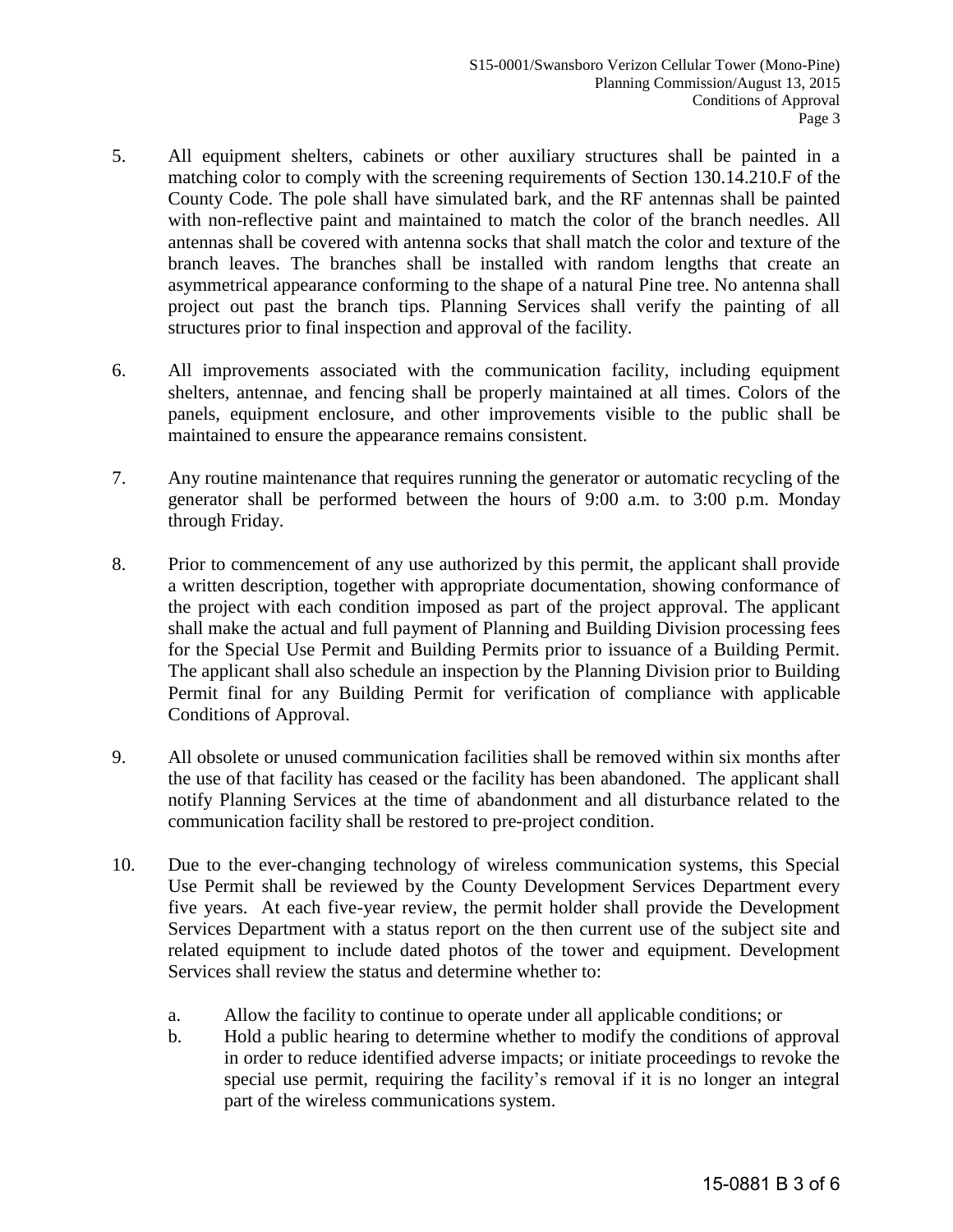By operation of this condition, it is the intent of County to reserve the right to modify or add new conditions, consistent with the language specified above. The failure of the County to conduct or complete a five-year review in a timely fashion shall not invalidate the Special Use Permit. The applicant shall pay a fee determined by the Development Services Director to cover the cost of processing a five-year review on a time and materials basis.

- 11. The operator (lessee) and property owner (lessor) are responsible for complying with all conditions of approval contained in this Special Use Permit. Any zoning violations concerning the installation, operation, and/or abandonment of the facility are the responsibility of the owner and the operator.
- 12. The following shall be incorporated as a note on the grading/improvement plans:
	- A. If construction takes place between May and June, the applicant will be required to conduct surveys for the presence of four special status plant species (*Clarkia biloba ssp. brandegeeae, Clarkia virgata, Horkelia parryi, and Chlorogalum grandiflorum*); and
	- B. If construction is to take place during nesting season of raptors (February 1 to September 1) the applicant will be required to conduct a survey for active nests on and around the project site, and
	- C. Within 14 days prior to construction the applicant will be required to conduct a survey for roosting silver haired and Yuma myotis bats.

If any of the species are found, the applicant shall take necessary measures to protect the species in coordination with the state Department of Fish and Wildlife or the California Native Plant Society. Grading and construction activities may begin after appropriate measures are taken.

 The Planning Division shall verify the inclusion of this notation on the grading plans prior to the issuance of a grading permit.

13. The following shall be incorporated as a note on the grading/improvement plans:

In the event archeological resources are discovered during grading and construction activities, the applicant shall ensure that all such activities cease within 50 feet of the discovery until an archaeologist can examine the find in place. If the find is determined to be a "unique archaeological resource", contingency funding, and a time allotment sufficient to allow recovering an archaeological sample or to employ one of the avoidance measures may be required under the provisions set forth in Section 21083.2 of the Public Resources Code. Construction work could continue on other parts of the project site while archaeological mitigation takes place.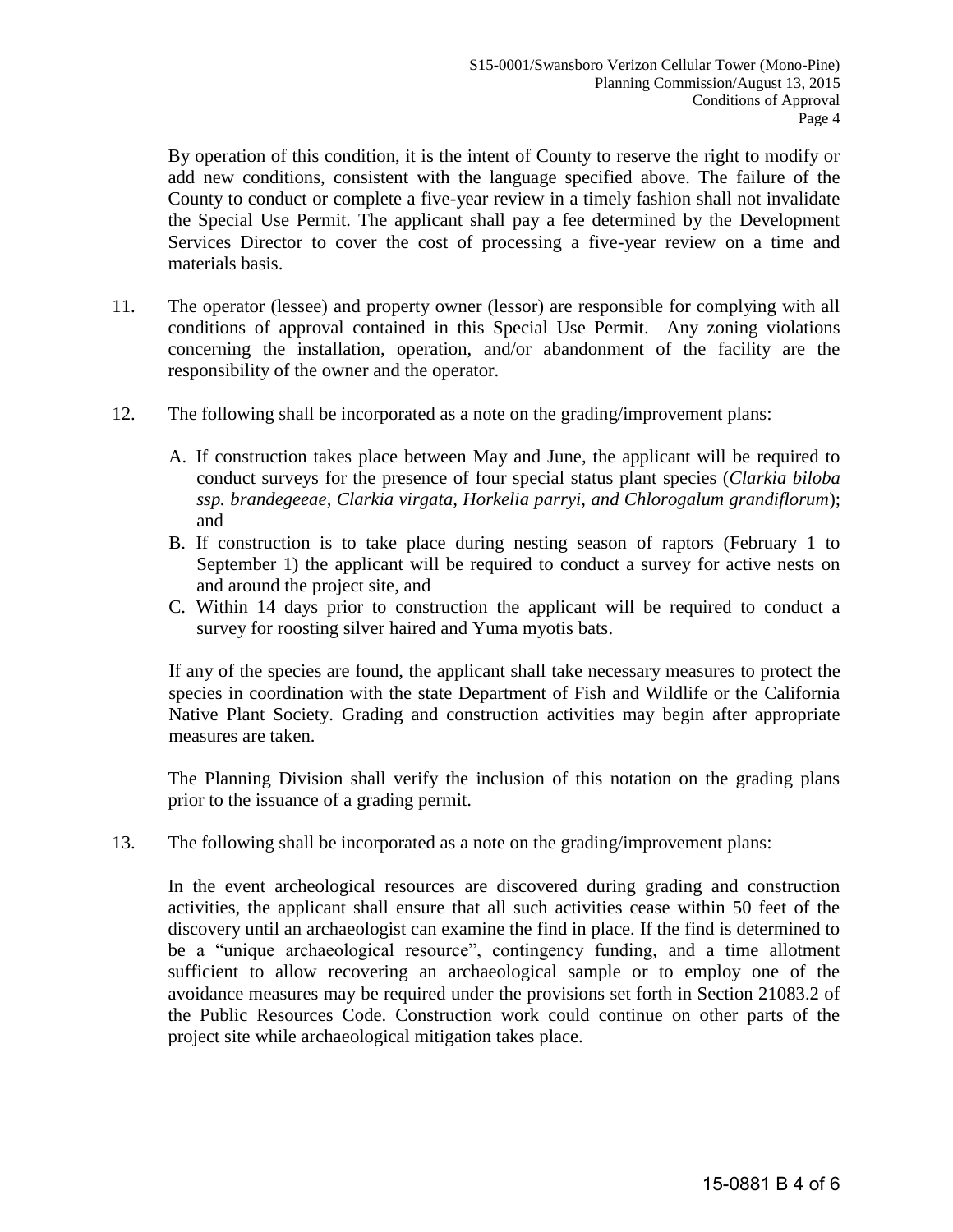If the find is determined to be a unique archeological resource, the archaeologist shall determine the proper method(s) for handling the resource or item in accordance with Section 21083.2(b-k). Any additional costs as a result of complying with this section shall be borne by the project applicant. Grading and construction activities may resume after appropriate measures are taken or the site is determined a nonunique archeological resource.

Planning Services shall verify the inclusion of this notation on the grading plans prior to the issuance of a grading permit.

14. The following shall be incorporated as a note on the grading/improvement plans:

In the event of the discovery of human remains, all work shall cease and the County coroner shall be immediately notified pursuant to subdivision (c) of Section 7050.5 of the Health and Safety Code and Section 5097.98 of the Public Resources Code. The coroner shall make his or her determination within two working days from the time the person responsible for the excavation, or his or her authorized representative, notifies the coroner of the discovery or recognition of the human remains. If the coroner determines that the remains are not subject to his or her authority and if the coroner recognizes the human remains to be those of a Native American, or has reason to believe that they are those of a Native American, he or she shall contact, by telephone within 24 hours, the Native American Heritage Commission.

 Upon the discovery of the Native American remains, the landowner shall ensure that the immediate vicinity, according to generally accepted cultural or archaeological standards or practices, where the Native American human remains are located, is not damaged or disturbed by further development activity until the landowner has discussed and conferred, as prescribed in Section 5097.98 of the Public Resources Code, with the most likely descendants regarding their recommendations. The descendants shall complete their inspection and make their recommendation within 48 hours of their notification by the Native American Heritage Commission. The recommendation may include the scientific removal and nondestructive analysis of human remains and items associated with Native American burials or other proper method(s) for handling the remains in accordance with Section 5097.98(b-h). Any additional costs as a result of complying with this section shall be borne by the project applicant. Grading and construction activities may resume after appropriate measures are taken.

 Planning Services shall verify the inclusion of this notation on the grading plans prior to the issuance of a grading permit.

15. In the event of any legal action instituted by a third party challenging the validity of any provision of this approval, the developer and landowner agree to be responsible for the costs of defending such suit and shall hold County harmless from any legal fees or costs County may incur as a result of such action.